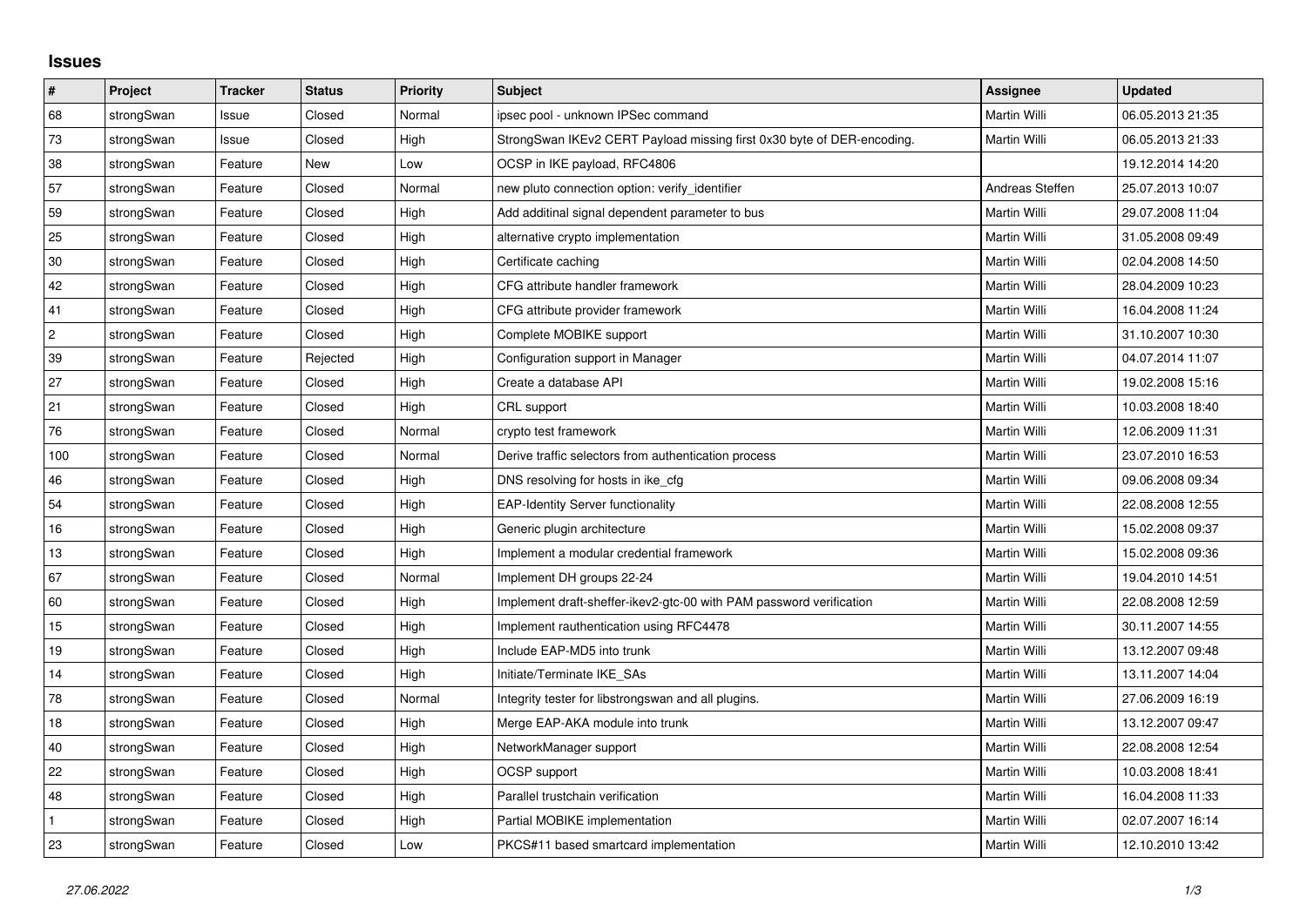| $\vert$ #      | Project    | <b>Tracker</b> | <b>Status</b> | Priority  | <b>Subject</b>                                                              | <b>Assignee</b>       | <b>Updated</b>   |
|----------------|------------|----------------|---------------|-----------|-----------------------------------------------------------------------------|-----------------------|------------------|
| 17             | strongSwan | Feature        | Closed        | High      | Pluggable crypto modules                                                    | Martin Willi          | 15.02.2008 09:36 |
| 20             | strongSwan | Feature        | Closed        | High      | Pluggable fetcher plugins                                                   | Martin Willi          | 18.02.2008 09:58 |
| 128            | strongSwan | Feature        | Closed        | Normal    | Plugin dependencies                                                         | Martin Willi          | 06.02.2012 10:51 |
| 3              | strongSwan | Feature        | Closed        | High      | refactoring of thread management                                            | Martin Willi          | 29.06.2007 14:49 |
| $\overline{7}$ | strongSwan | Feature        | Closed        | High      | Relational database configurations/credentials                              | Martin Willi          | 02.04.2008 16:30 |
| 129            | strongSwan | Feature        | Assigned      | Normal    | Relations between ike/child/peer_cfg                                        | Martin Willi          | 06.02.2012 10:50 |
| 47             | strongSwan | Feature        | Closed        | High      | <b>RNG API</b>                                                              | Martin Willi          | 16.04.2008 11:27 |
| 24             | strongSwan | Feature        | Closed        | High      | Update doxygen documentation                                                | Martin Willi          | 22.02.2008 16:07 |
| 6              | strongSwan | Feature        | Closed        | High      | XML based configuration interface: Control                                  | Martin Willi          | 13.11.2007 14:04 |
| 4              | strongSwan | Feature        | Closed        | High      | XML based configuration interface: Infrastructure                           | Martin Willi          | 02.07.2007 16:30 |
| 5              | strongSwan | Feature        | Closed        | High      | XML based configuration interface: Status query                             | Martin Willi          | 07.08.2007 08:49 |
| 37             | strongSwan | Feature        | Closed        | High      | Hash and URL support for IKEv2                                              | <b>Tobias Brunner</b> | 18.04.2008 13:38 |
| 69             | strongSwan | Feature        | Closed        | Normal    | Improve scheduler performance                                               | <b>Tobias Brunner</b> | 04.12.2008 17:03 |
| 44             | strongSwan | <b>Bug</b>     | Closed        | Normal    | multiple copies of ca certificate in cache                                  |                       | 07.04.2008 10:51 |
| 28             | strongSwan | Bug            | Closed        | Low       | 'make install' fails if 'sysconfdir' does not exist.                        | Andreas Steffen       | 22.02.2008 15:54 |
| 29             | strongSwan | <b>Bug</b>     | Closed        | Low       | 'make install' fails if 'sysconfdir' does not exist.                        | Andreas Steffen       | 22.02.2008 15:53 |
| 51             | strongSwan | <b>Bug</b>     | Closed        | Urgent    | fips_signer should not chek for \$(PREFIX)/libexec/ipsec/ at build time     | Andreas Steffen       | 19.08.2008 21:10 |
| 70             | strongSwan | Bug            | Closed        | High      | IP <sub>v6</sub>                                                            | Andreas Steffen       | 21.02.2009 11:09 |
| 65             | strongSwan | <b>Bug</b>     | Closed        | High      | Many UML tests fail                                                         | Andreas Steffen       | 07.10.2008 07:09 |
| 61             | strongSwan | <b>Bug</b>     | Closed        | High      | When recovering from DPD, firewall rules aren't added as necessary          | Andreas Steffen       | 06.05.2013 21:43 |
| 63             | strongSwan | <b>Bug</b>     | Closed        | Low       | _' missing in testing/testing.conf                                          | Martin Willi          | 30.09.2008 14:49 |
| 10             | strongSwan | <b>Bug</b>     | Closed        | High      | distribution cannot be built because logout.cs template is missing in trunk | Martin Willi          | 18.09.2007 07:43 |
| 45             | strongSwan | Bug            | Closed        | High      | Failure to open SQLite database crashes charon                              | Martin Willi          | 07.04.2008 09:16 |
| 12             | strongSwan | <b>Bug</b>     | Closed        | Immediate | Fix build on uClibc                                                         | Martin Willi          | 31.10.2007 10:34 |
| 62             | strongSwan | <b>Bug</b>     | Closed        | Normal    | ikev2 missing rekeying support not recognised                               | Martin Willi          | 14.11.2008 15:17 |
| 33             | strongSwan | <b>Bug</b>     | Closed        | High      | ikev2/crl-revoked scenario broken                                           | Martin Willi          | 19.03.2008 19:02 |
| 34             | strongSwan | Bug            | Closed        | High      | ikev2/multi-level-ca-loop segfaults                                         | Martin Willi          | 31.03.2008 09:19 |
| 35             | strongSwan | Bug            | Closed        | High      | ikev2/ocsp-no-signer-cert scenario segfaults                                | Martin Willi          | 02.04.2008 09:45 |
| 31             | strongSwan | <b>Bug</b>     | Closed        | High      | ikev2/rw-eap-aka-rsa scenario fails                                         | Martin Willi          | 19.03.2008 15:25 |
| 32             | strongSwan | Bug            | Closed        | High      | ikev2/rw-no-idr scenario fails                                              | Martin Willi          | 19.03.2008 11:13 |
| 55             | strongSwan | Bug            | Closed        | High      | Implement SHA512/384/256 HMAC with proper truncation in kernel              | Martin Willi          | 03.12.2009 11:41 |
| 71             | strongSwan | Bug            | Closed        | High      | Improved Acquire handling                                                   | Martin Willi          | 20.05.2009 11:54 |
| 43             | strongSwan | <b>Bug</b>     | Closed        | High      | missing certificate_identity in SQL database causes segfault                | Martin Willi          | 07.04.2008 10:08 |